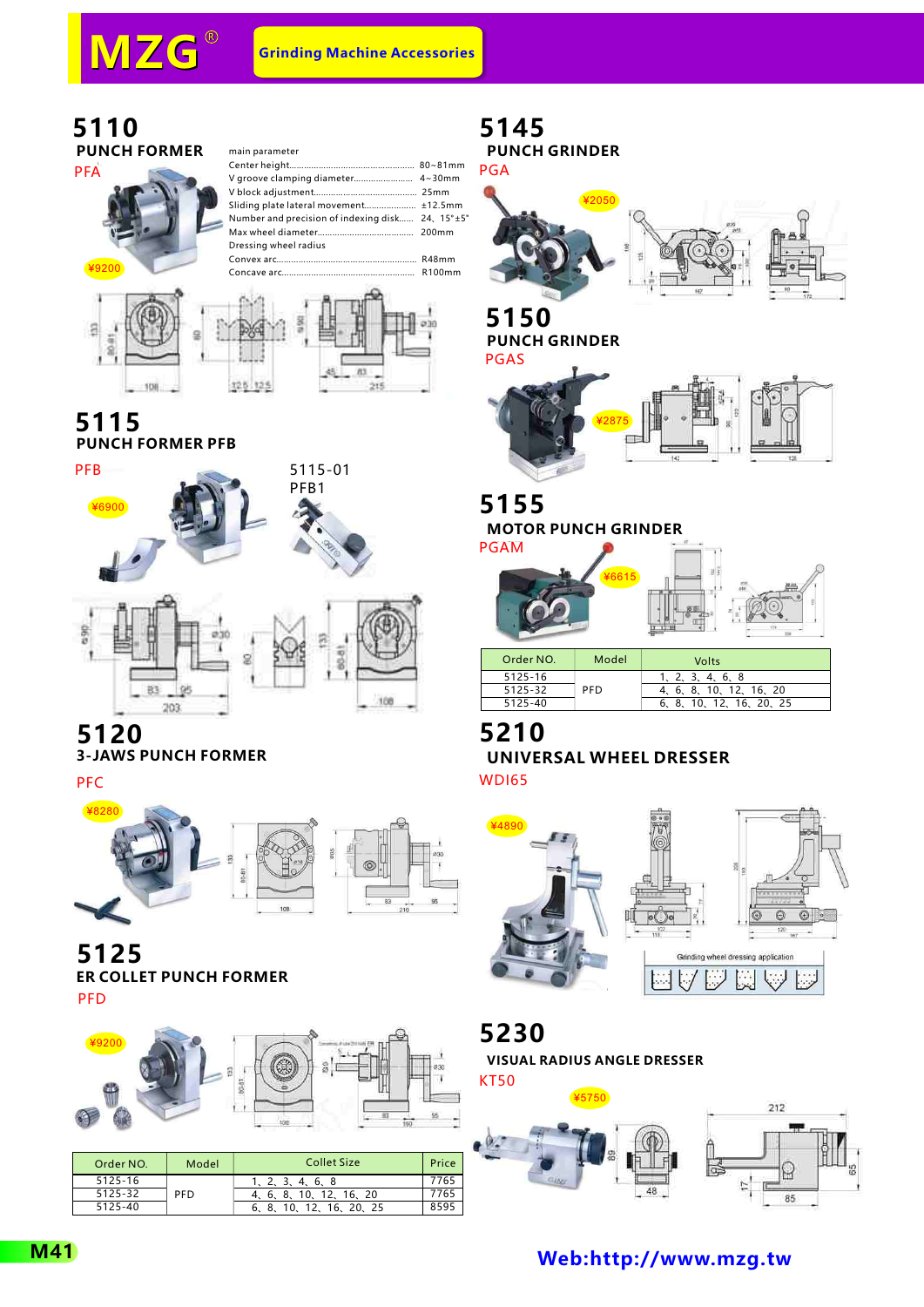# **Grinding Machine Accessories**

#### **5235 PRECISION DUPLEX DRESSER** DF60



**5240 ANGLE SINE DRESSER** AP50



**5250**

**DIAMOND CBN FLAT WHEEL TRUER**

¥2300







**5255**

### **MOTORISED DIAMOND CBN FLAT WHEEL TRUER**

DTM100



| Order NO. | Model  | Volts       | Price |
|-----------|--------|-------------|-------|
| 5255-110  | DTM100 | 110V 1Phase | 3740  |
| 5255-220  | DTM100 | 220V 1Phase | 3740  |

#### **5310 FLANGE** F250

F250 flange used in Jiande grinder spindle



**5312 FLANGE**

F350 F350 flange used in Datong grinder series machine tool spindle



#### **5410 MAGNETIC SINE BAR** SB50



**5415 SINE BAR** S100



**5420**

### **ADJUSTABLE ANGLE PLATES**

AP25\30\46







Unit:mm

| Order No. | Model |     | W  |    |    | N.W.(Ka) | Price |
|-----------|-------|-----|----|----|----|----------|-------|
| 5420-25   | AP25  |     | 25 | 36 | 25 | 0.5      | 780   |
| 5420-30   | AP30  | 102 | 30 | 49 | 30 | 1.0      | 900   |
| 5420-46   | AP46  | 102 | 46 | 49 | 30 | 1.5      | 1020  |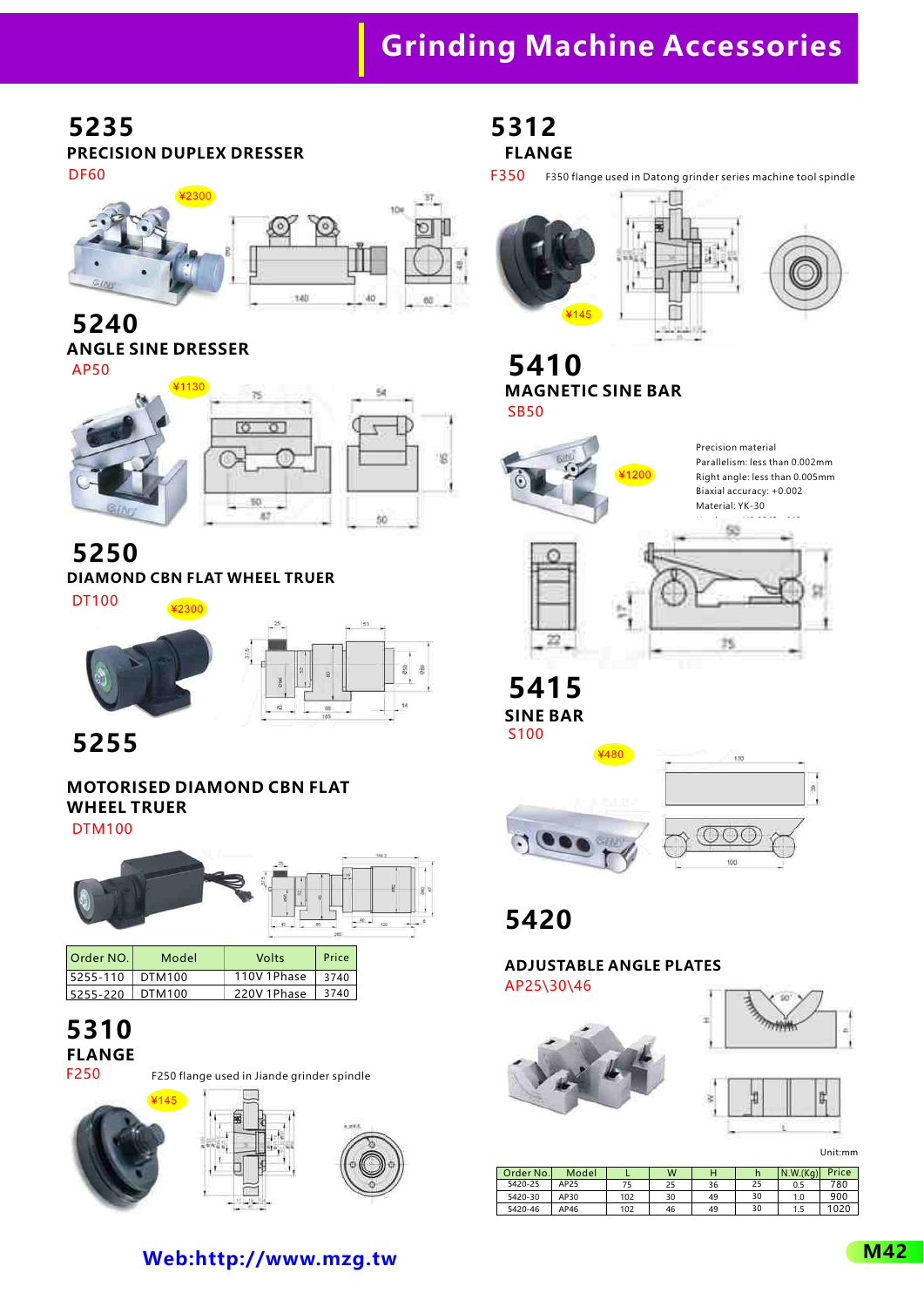



A2-6





| Order No. | Model          | А   | В  |    |    |    | G  | N.W.              | Price |
|-----------|----------------|-----|----|----|----|----|----|-------------------|-------|
| 5425-02   | A2             | 50  | 19 | 24 | 24 | 17 | 13 | 0.26kg            | 420   |
| 5425-03   | A3             | 75  | 24 | 35 | 37 | 24 | 16 | 0.8 <sub>kq</sub> | 540   |
| 5425-04   | A4             | 100 | 33 | 52 | 50 | 30 | 20 | 2.5 <sub>k</sub>  | 780   |
| 5425-05   | A <sub>5</sub> | 125 | 44 | 69 | 63 | 37 | 26 | 5ka               | 1255  |
| 5425-06   | A <sub>6</sub> | 150 | 50 | 80 | 75 | 45 | 30 | 7.8 <sub>k</sub>  | 1855  |

#### **5430 A PAIR OF V BLOCKS**

Clamping range:φ2-φ20 PV100



#### **5440 HARDENED STEEL SQUARES** H304、306、308、310、312



| 100,000 |  | IInifmm |
|---------|--|---------|

 $\overline{a}$  $\rightarrow$ 

|           |       |     |     |    |    | .                 |       |
|-----------|-------|-----|-----|----|----|-------------------|-------|
| Order No. | Model | А   | B   |    | D  | N.W.              | Price |
| 5440-04   | H304  | 100 | 70  |    | 22 | $0.2$ kg          | 325   |
| 5440-06   | H306  | 150 | 100 |    | 30 | 0.4 <sub>kq</sub> | 440   |
| 5440-08   | H308  | 200 | 130 | 8  | 33 | 0.6 <sub>kq</sub> | 525   |
| 5440-10   | H310  | 250 | 165 | 10 | 38 | 1.3 <sub>kq</sub> | 735   |
| 5440-12   | H312  | 300 | 200 | 10 | 40 | 1.6 <sub>kq</sub> | 855   |

### **5455**

**PRECISION PARALLELS SET**



|            | Unit:mm                             |
|------------|-------------------------------------|
| Model      | W×H×L×PCS                           |
|            | $8.5 \times 14 \times 150 \times 2$ |
|            | $8.5 \times 16 \times 150 \times 2$ |
|            | $8.5 \times 20 \times 150 \times 2$ |
| <b>P85</b> | $8.5 \times 24 \times 150 \times 2$ |
|            | $8.5 \times 30 \times 150 \times 2$ |
|            | $8.5 \times 32 \times 150 \times 2$ |
|            | $8.5 \times 36 \times 150 \times 2$ |
|            | $8.5 \times 40 \times 150 \times 2$ |
|            | $8.5 \times 44 \times 150 \times 2$ |

## **5460**

#### **PRECISION PARALLELS SET**



## **5462**

Unit:mm Unit:mm **PRECISION PARALLELS SET**  $\overline{D}$ 

| 50 |      |  |  |
|----|------|--|--|
|    |      |  |  |
|    |      |  |  |
|    | WUNN |  |  |
|    |      |  |  |

| ¥1400 | W×H×L×PCS                    |
|-------|------------------------------|
|       | $10\times14\times150\times2$ |
|       | $10\times16\times150\times2$ |
|       | $10\times18\times150\times2$ |
|       | $10\times20\times150\times2$ |
|       | $10\times22\times150\times2$ |
|       | $10\times24\times150\times2$ |
|       | $10\times26\times150\times2$ |

| Unit:mm                      |  |
|------------------------------|--|
| WxHxLxPCS                    |  |
| $10\times28\times150\times2$ |  |
| $10\times30\times150\times2$ |  |
| $10\times32\times150\times2$ |  |
| $10\times35\times150\times2$ |  |
| $10\times40\times150\times2$ |  |
| $10\times45\times150\times2$ |  |
| $10\times50\times150\times2$ |  |

### **5465**

#### **MAGNETIC INDUCTION BLOCK**







|           |       |                                  | Unit:mm  |              |
|-----------|-------|----------------------------------|----------|--------------|
| Order No. | Model | $A \times B \times L \times PCS$ | N.W.     | <b>Price</b> |
| 5465-10   | GT1   | 25×50×100-2PCS                   | $2.2$ kg | 680          |
| 5465-20   | GT2   | $46\times49\times58-2PCS$        | 2ka      | 765          |
|           |       |                                  |          |              |

## **5470**

**MAGNETIC V-BLOCK**







| Order No. | Model            | <b>Holding Power</b> |         | Dimension | N.W | <b>Price</b> |        |      |
|-----------|------------------|----------------------|---------|-----------|-----|--------------|--------|------|
|           |                  | Round                | Surface |           |     | Lenath       |        |      |
| 5470-10   | <b>GVH1</b>      | 55kaf                | 70kaf   | 56        |     | 80           | 2ka    | 2015 |
| 5470-20   | GVH <sub>2</sub> | 90kaf                | 110kaf  | 76        | 100 | 115          | 5.5 ka | 3165 |

#### **5475**

**MAGNETIC V-BLOCK**



| <b>PRISTING</b> | <b>IVIUUTI</b> |       | Power Diameter | B  |     |    | 19.99.1110c |      |  |
|-----------------|----------------|-------|----------------|----|-----|----|-------------|------|--|
| 5475-30         | GVH30          | 15kaf | ω50            | 40 |     | 50 | 2ka         | 3400 |  |
| 5475-40         | GVH40          | 20kaf | ω80            |    | 100 | 80 | 5ka         | 6355 |  |
| <b>EAON</b>     |                |       |                |    |     |    |             |      |  |

#### **5480**

### **MAGNETIC SQUARE & V-BLOCK**

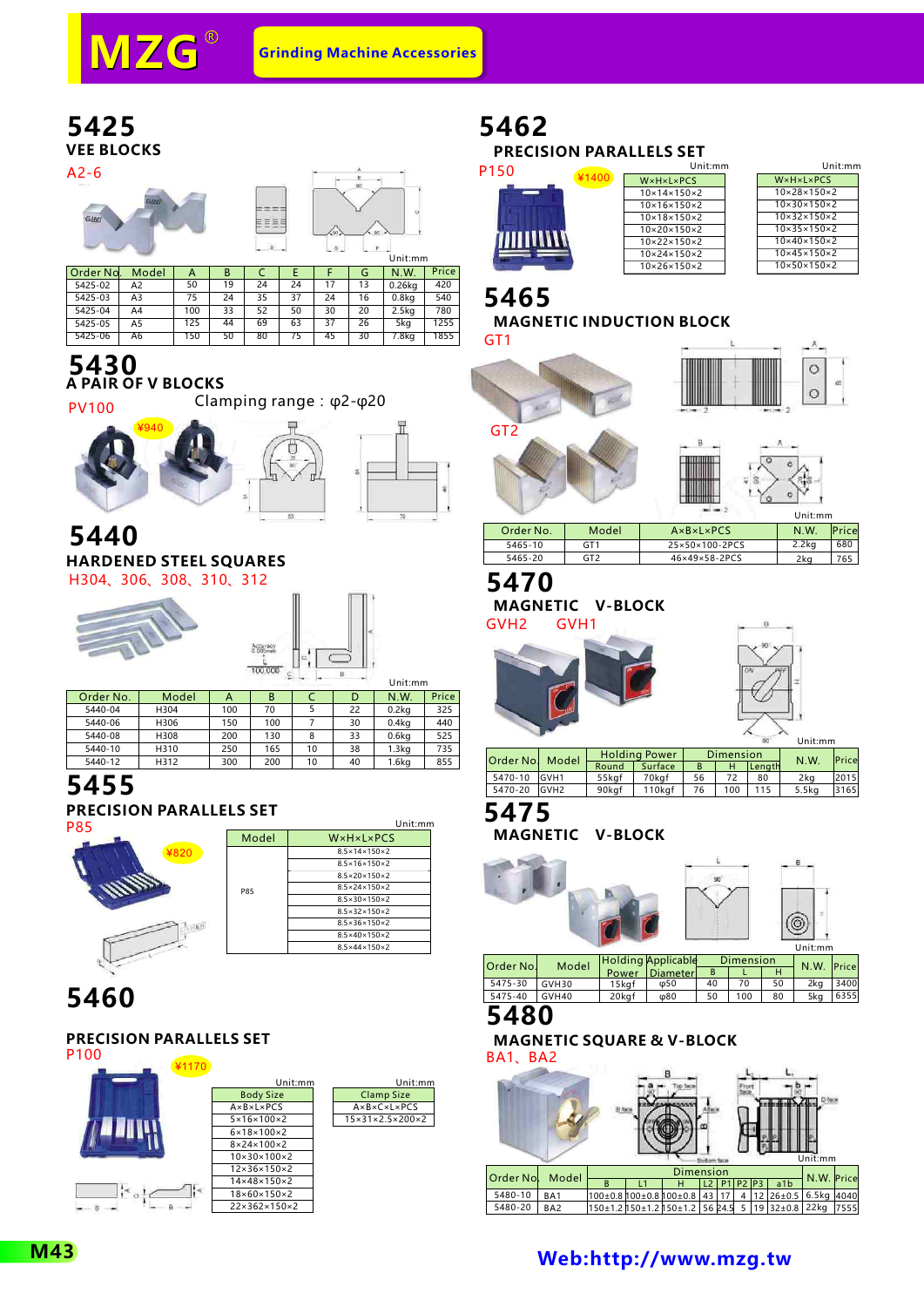# **Grinding Machine Accessories**

### **5482-01 HANDY TYPE DEMAGNETTIZER**

HD123

|                                       |  | <b>CONTRACTOR</b>    |             |     |              | Unit:mm  |  |
|---------------------------------------|--|----------------------|-------------|-----|--------------|----------|--|
| $\bigcap_{n\geq 1}\bigcap_{n\geq n}M$ |  | Model POWER CABACITY | <b>DUTY</b> | ៶៱៸ | <b>NEMAL</b> | الممتدفا |  |

| Order No.         | Model SOURCE CAPACITY CYCLE L |                                        |  |  | $ W $ H $ N.W. $ Price   |  |
|-------------------|-------------------------------|----------------------------------------|--|--|--------------------------|--|
| 5482-01-110 HD123 |                               | AC 110V 110VA 90% 128 83 83 1.8kg 1095 |  |  |                          |  |
| 5482-01-220 HD123 |                               | AC 220V   110VA                        |  |  | 90% 128 83 83 1.8kg 1095 |  |

# **5482-02**

#### **STANDARD TYPE DEMAGNETIZER** HD200

|                   |       | $\circ$        |          |                  |   | Unit:mm |                        |       |
|-------------------|-------|----------------|----------|------------------|---|---------|------------------------|-------|
|                   |       | <b>POWER</b>   |          | <b>DUTY</b>      |   |         |                        |       |
| Order No.         | Model | <b>SOURCE</b>  | CAPACITY | <b>CYCLE</b>     | W | н       | N.W.                   | Price |
| 5482-02-110 HD200 |       | <b>AC 110V</b> | 330VA    | 100% 150 200 100 |   |         | 7.5kg                  | 2285  |
| 5482-02-220 HD200 |       | <b>AC 220V</b> | 330VA    |                  |   |         | 100% 150 200 100 7.5kg | 2285  |

## **5491**

**HIGH SPEED STEEL PIN GAUGE**



#### **EACH 0.01mm FOR ONE STEP SIZE**

|            |                |                                                                                |    |      | Unit:mm |
|------------|----------------|--------------------------------------------------------------------------------|----|------|---------|
| Order No.  | Model          | <b>Nominal Dimenson</b><br>EACH 0.01mm FOR 1Pcs Total Blocks Weight (kg) Price |    |      |         |
| 5491-0510  | GB0510E        | $0.50,051,0.52 - 1.00$                                                         | 51 | 1.11 | 3300    |
| 5491-1015  | GB1015E        | 1.00,1.01,1.02~1.50                                                            | 51 | 1.13 | 2970    |
| 5491-1520  | GB1520E        | $1.50, 1.51, 1.52 - 2.00$                                                      | 51 | 1.15 | 2970    |
| 5491-2025  | GB2025E        | $2.00.2.01.2.02 - 2.50$                                                        | 51 | 1.19 | 2970    |
| 5491-2530  | GB2530E        | $2.50, 2.51, 2.25 - 3.00$                                                      | 51 | 1.23 | 2970    |
| 5491-3035  | GB3035E        | $3.00.3.01.3.02 - 3.50$                                                        | 51 | 1.27 | 2970    |
| 5491-3540  | GB3540E        | 3.50, 3.51, 3.52~4.00                                                          | 51 | 1.33 | 2970    |
| 5491-4045  | GB4045E        | 4.00.4.01.4.02~4.50                                                            | 51 | 1.39 | 2970    |
| 5491-4550  | GB4550E        | 4.50.4.51.4.52~5.00                                                            | 51 | 1.47 | 2970    |
| 5491-5055  | <b>GB5055E</b> | $5.00.5.01.5.02 - 5.50$                                                        | 51 | 1.55 | 2970    |
| 5491-5560  | GB5560E        | $5.50.5.51.5.52 - 6.00$                                                        | 51 | 1.63 | 2970    |
| 5491-6065  | GB6065E        | $6.00, 6.01, 6.02 - 6.50$                                                      | 51 | 1.73 | 2970    |
| 5491-6570  | <b>GB6570E</b> | $6.50, 6.51, 6.52 \sim 7.00$                                                   | 51 | 1.83 | 2970    |
| 5491-7075  | <b>GB7075E</b> | 7.00,7.01,7.02~7.50                                                            | 51 | 1.95 | 2970    |
| 5491-7580  | <b>GB7580E</b> | 7.50,7.51,7.52~8.00                                                            | 51 | 2.07 | 2970    |
| 5491-8085  | GB8085E        | $8.00.8.01.8.02 - 8.50$                                                        | 51 | 2.19 | 2970    |
| 5491-8590  | GB8590E        | 8.50,8.51,8.52~9.00                                                            | 51 | 2.33 | 2970    |
| 5491-9095  | GB9095E        | $9.00, 9.01, 9.02 - 9.50$                                                      | 51 | 2.47 | 2970    |
| 5491-95100 | GB95100E       | $9.50, 9.51, 9.52 \sim 10.00$                                                  | 51 | 2.63 | 2970    |

**5487**

**STEEL METRIC GAUGE BLOCKS**

|            |                     |                  |                |                               |              |                        |     | Unit:mm     |  |  |  |          |     |      |
|------------|---------------------|------------------|----------------|-------------------------------|--------------|------------------------|-----|-------------|--|--|--|----------|-----|------|
| Order No.  | Model               | Total<br>blocksl | Class          | Nominal<br>dimension(mm)      | <b>Steps</b> | No.of<br>$(mm)$ blocks |     | N.W. Pricel |  |  |  |          |     |      |
| 5487-87-0  | GB87B <sub>o</sub>  | 87               | $\Omega$       | 1.001-1.009                   | 0.001        | 9<br>49                |     | 3580        |  |  |  |          |     |      |
| 5487-87-1  | GB87B.              | 87               |                | 1.01-1.49<br>$0.5 - 9.5$      | 0.01<br>0.5  | 19                     | 2.9 | 2895        |  |  |  |          |     |      |
| 5487-87-2  | GB87B.              | 87               | $\overline{c}$ | $10 - 100$                    | 10           | 10                     |     | 1945        |  |  |  |          |     |      |
| 5487-103-0 | GB103B <sub>0</sub> | 103              | $\Omega$       | 1.005                         | 0.01         |                        |     | 4790        |  |  |  |          |     |      |
| 5487-103-1 | GB103B.             | 103              |                | $1.01 - 1.49$<br>$0.5 - 24.5$ | 0.5          |                        |     |             |  |  |  | 49<br>49 | 3.6 | 3240 |
| 5487-103-2 | GB103B,             | 103              | $\overline{c}$ | $25 - 100$                    | 25           | 4                      |     | 2245        |  |  |  |          |     |      |
| 5487-112-0 | GB112B.             | 112              | $\Omega$       | 1.0005<br>1.001-1.009         | $-$<br>0.001 | 9                      |     | 5310        |  |  |  |          |     |      |
| 5487-112-1 | GB112B.             | 112              | 1              | $1.01 - 1.49$                 | 0.01<br>0.5  | 49                     | 3.7 | 3930        |  |  |  |          |     |      |
| 5487-112-2 | GB112B.             | 112              | $\overline{c}$ | $0.5 - 24.5$<br>$25 - 100$    | 25           | 49<br>4                |     | 2600        |  |  |  |          |     |      |

**5489**

**CARBIDE METRIC GAUGE BLOCKS**

|            |                    |                 |                |                                      |              |          |     | Unit:mm    |
|------------|--------------------|-----------------|----------------|--------------------------------------|--------------|----------|-----|------------|
| Order No.  | Model              | Total<br>blocks | Class          | Nominal<br>dimension(mm) (mm) blocks | <b>Steps</b> | No. of   |     | N.W. Price |
| 5489-87-0  | GB87C <sub>o</sub> | 87              | $\Omega$       | 1.001-1.009                          | 0.001        | 9<br>49  |     | 12505      |
| 5489-87-1  | GB87C.             | 87              |                | $1.01 - 1.49$<br>$0.5 - 9.5$         | 0.01<br>0.5  | 19       | 4.6 | 9800       |
| 5489-87-2  | <b>GB87C.</b>      | 87              | $\overline{2}$ | $10 - 100$                           | 10           | 10       |     | 9115       |
| 5489-103-0 | GB103C.            | 103             | $\Omega$       | 1.005                                | --<br>0.01   |          |     | 13630      |
| 5489-103-1 | GB103C.            | 103             |                | $1.01 - 1.49$<br>$0.5 - 24.5$        | 0.5          | 49<br>49 |     | 10575      |
| 5489-103-2 | GB103C.            | 103             | $\overline{2}$ | $25 - 100$                           | 25           | 4        | 5.8 | 9800       |
| 5489-112-0 | GB112C.            | 112             | $\Omega$       | 1.0005<br>1.001-1.009                | 0.001        | 1<br>9   |     | 14440      |
| 5489-112-1 | GB112C.            | 112             | 1              | $1.01 - 1.49$                        | 0.01<br>0.5  | 49       |     | 11540      |
| 5489-112-2 | GB112C.            | 112             | $\overline{2}$ | $0.5 - 24.5$<br>25-100               | 25           | 49<br>4  | 6.1 | 10825      |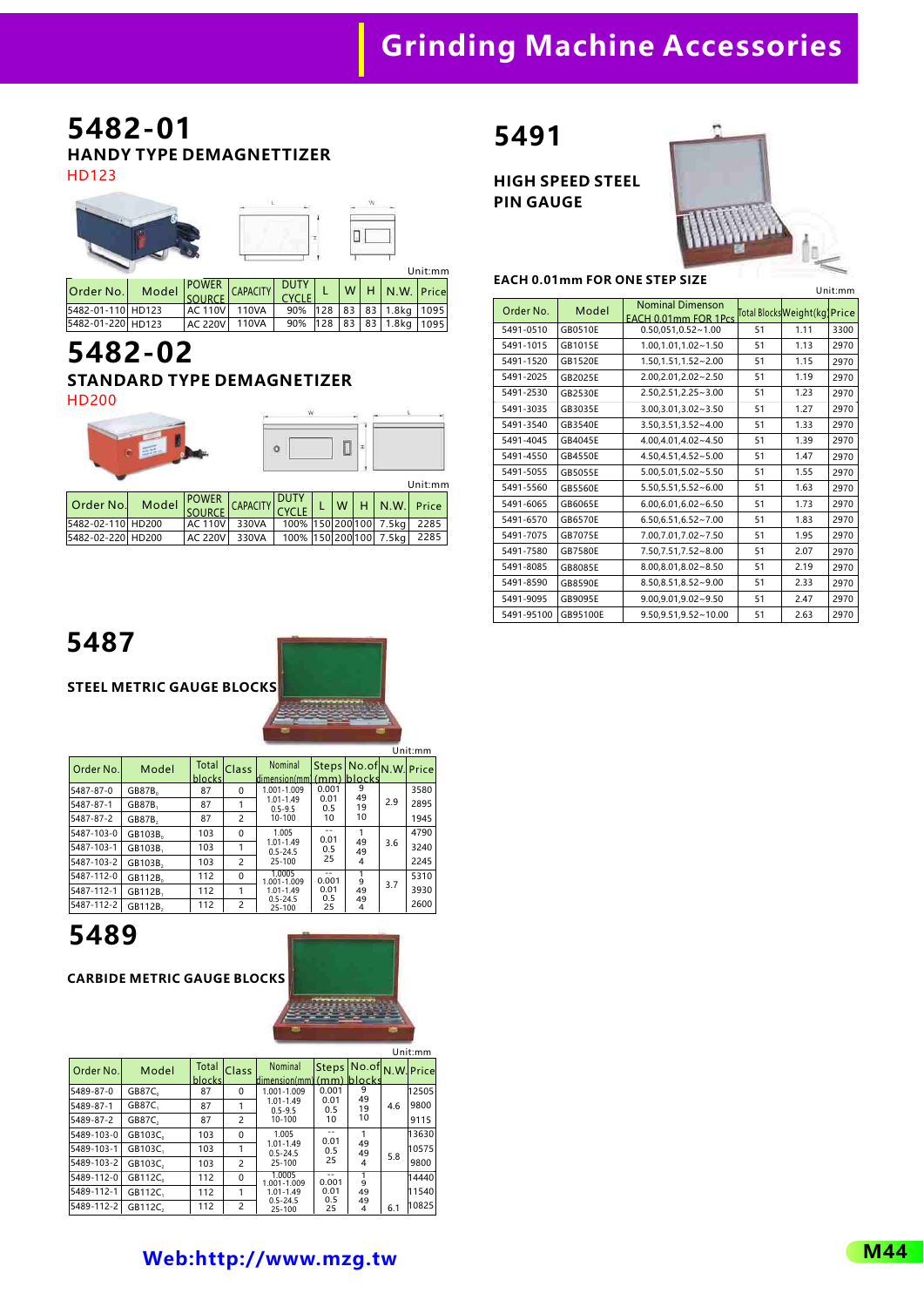# **5512**

## **5522**

**COMPOUND SINE LATE WITH MAGNETIC CHUCK** CSPM



## **5515**

**COMPOUND SINE PLATE WITH FINE MAGNETIC CHUCK CMSP** 



### **5535**

**FINE ADJUSTMENT SINE PLATE WITH MAGNETIC CHUCK**

#### **ECONOMY SINE PLYATE WITH FINE MAGNETIC CHUCK** SPS



|                    |        |     |     |      |        | <b>FICUSIUII.LU.UUJ</b> |
|--------------------|--------|-----|-----|------|--------|-------------------------|
| Order No.          | Model  | в   |     |      | N.W.   | Price                   |
| 5515-10<br>5515-15 | SP47S  |     | 3.4 | 1.85 | 10.2kg | 4975                    |
| 5515-20<br>5515-25 | SP66S  | 150 | 3.4 |      | 15kg   | 5270                    |
| 5515-22<br>5515-27 | SP510S |     |     |      | 19kg   | 6435                    |
| 5515-30<br>5515-35 | SP612S | 150 |     |      | 28kg   | 8780                    |
|                    |        |     |     |      |        |                         |

## **5516**

#### **COMPOUND SINE PLATE WITH FINE MAGNETIC CHUCK**

**CSPS** 





|                     |                |     |     |     |         |            |                     |                  | Precision: ±0.005 |
|---------------------|----------------|-----|-----|-----|---------|------------|---------------------|------------------|-------------------|
| Order No.           | Model          | А   | в   |     | D       |            |                     | N.W              | Price             |
| 5516-10<br>5516-15  | CSP47S         |     |     |     |         |            | 1.85                | 14 <sub>kq</sub> | 6435              |
| 15516-20<br>5516-25 | CSP66S         | 150 |     |     |         |            | $1.85$ <sup>1</sup> | 18kg             | 7020              |
| 5516-22<br>5516-27  | <b>CSP510S</b> |     | 125 |     | $\circ$ |            |                     | 24kg             | 8190              |
| 5516-30<br>5516-35  | CSP612S        | 300 | 150 | ،22 |         | $10^{100}$ |                     | 35ka             | 10530             |

# **5520**

#### **SINE PLATE WITH FINE MAGNETIC CHUCK MSP**



|                                  |                |           |     |           |     |             |          |        | Precision: ±0.005 |
|----------------------------------|----------------|-----------|-----|-----------|-----|-------------|----------|--------|-------------------|
| Order No.                        | Model          | А         | в   |           | D   |             |          | N.W    | Price             |
| 5520-35<br>5520-351              | MSP35S         | 6.8       |     |           |     | 141<br>1.58 |          | 6.5kg  | 5560              |
| 5520-47<br>5520-47               | MSP47S         | ۵         | 102 |           |     | (.85)       |          | 11.5kg | 6435              |
| 5520-66<br>5520-661              | MSP66S         | 200<br>8  | 152 | 87<br>3.4 | 100 | 14.<br>1.85 | 150<br>6 | 14.8kg | 7020              |
| 5520-510<br>5520-5101            | <b>MSP510S</b> | 300       |     |           | 100 | .85         |          | 20kg   | 7900              |
| 5520-412<br>520-412 <sup>.</sup> | <b>MSP412S</b> | 350<br>14 | 102 | 87<br>3.4 |     | 1.85        | 300      | 19kg   | 9365              |
| 5520-612<br>520-612              | <b>MSP612S</b> |           |     |           |     |             |          | 28kg   | 10530             |



| 5535-66 | MSP66SA | 150 | 150 |
|---------|---------|-----|-----|
| 5535-47 | MSP47SA | 175 | 100 |

#### **PERMANENT MAGNETIC CHUCK (VERTICAL TYPE ) MWS**





100

92 92

15kg

10530

41

Precision: +0.002

| Precision : $\pm 0.002$ |               |     |           |     |                        |    |     |    |               |    |               | Unit:mm |       |
|-------------------------|---------------|-----|-----------|-----|------------------------|----|-----|----|---------------|----|---------------|---------|-------|
| <b>Order Nol</b>        | Model         |     | Top plate |     | Bottom plate Thickness |    |     |    | <b>Height</b> |    | Pole<br>pitch |         | Price |
|                         |               | W   |           |     | L2                     | tЗ | t 1 | t2 | н             |    |               | N.W.    |       |
| 5536-307                | MW307S        | 75  |           | 130 | 180                    | 65 | 67  | 20 | 111           | 30 | $1 + 1$       | 10ka    | 7805  |
| 5536-407                | MW407S        | 100 |           | 130 | 180                    | 65 | 67  | 20 | 136           | 30 | $1 + 1$       | 13ka    | 10075 |
| 5536-510                | <b>MW510S</b> | 125 | 250       | 205 | 255                    | 65 | 67  | 20 | 161           | 30 | $1 + 1$       | 23ka    | 13000 |

### **5537**

#### **PERMANENT MAGNETIC CHUCK (FORHARD ALLOY MATERIAL) MTH**

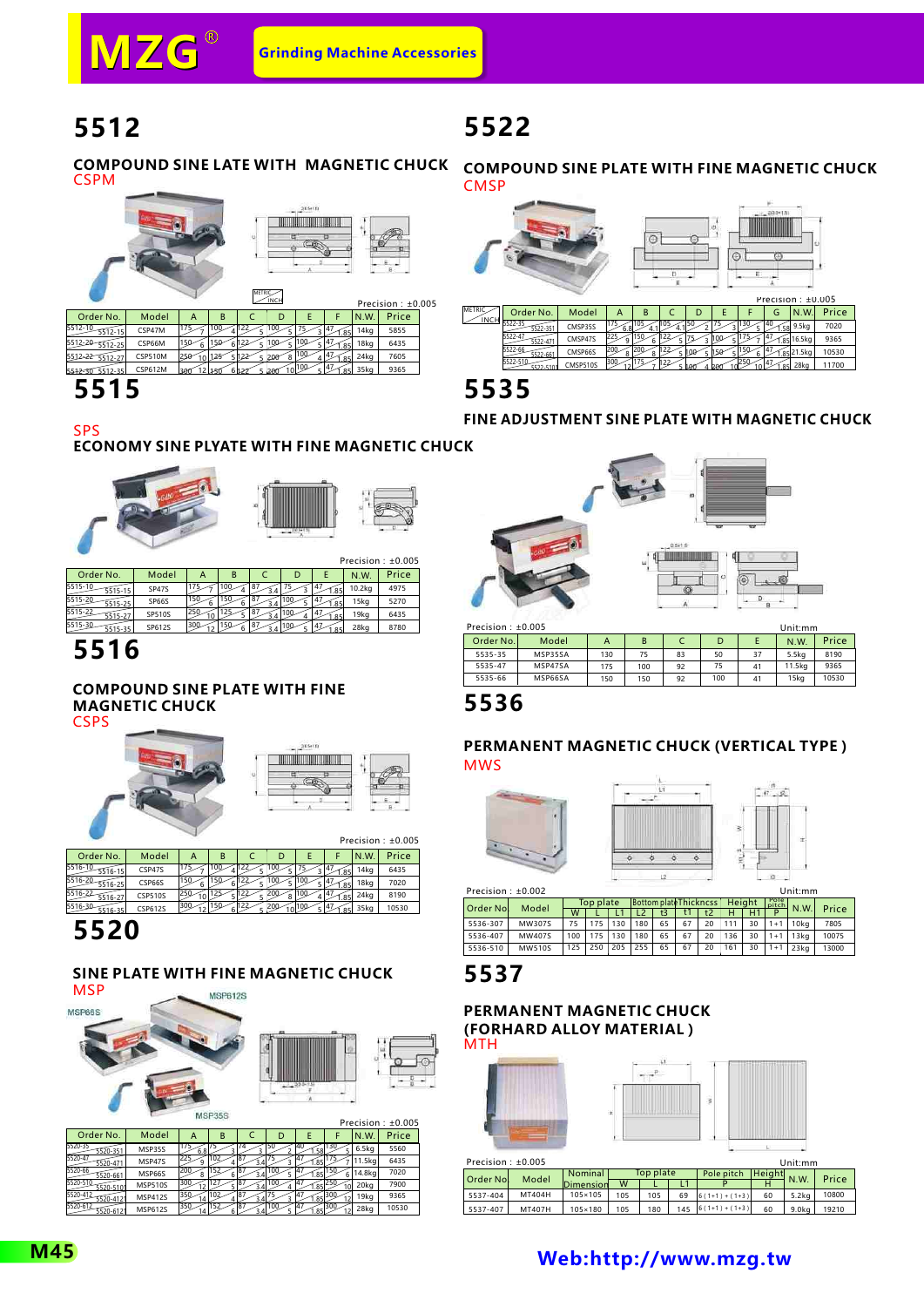# **5539**

#### **SUPER THIN TYPE PERMANENT MAGNETIC CHUCK MTS**



| PIECISION, IU.UUJ |        |                                                            |                  |           |              |     |          | unit:mr |
|-------------------|--------|------------------------------------------------------------|------------------|-----------|--------------|-----|----------|---------|
| Order Nol         | Model  | Nominal   Top plate Pole pitch   Bottom plate N.W.   Price |                  |           |              |     |          |         |
|                   |        | Dimension                                                  |                  |           |              |     |          |         |
| 5539-305          | MT305S | 70×130                                                     | 130 <sub>1</sub> |           | $1.4(0.4+1)$ | 130 | -2.2ka l | 5870    |
| 5539-307          | MT307S | 70×175                                                     |                  | $175$ 122 | $1.4(0.4+1)$ | 175 | 2.9kal   | 6955    |

## **5540 PERMANENT MAGNETIC CHUCK**



| .         |        |                             |     |     |     |           |                |      |    |              | --------- |
|-----------|--------|-----------------------------|-----|-----|-----|-----------|----------------|------|----|--------------|-----------|
| Order No. | Model  | <b>Nominal</b><br>Dimension | W   |     | L1  | P         | L <sub>2</sub> | e    | н  | N.W.<br>(Kq) | Price     |
| 5540-02   | 1018AY | 100×175                     | 100 | 175 | 134 |           | 187            | 42   |    | 7            | 2560      |
| 5540-04   | 1025AY | 100×250                     | 100 | 250 | 204 |           | 262            | 42   | 52 | 9            | 3555      |
| 5540-06   | 1030AY | 100×300                     | 100 | 300 | 260 |           | 312            | 42   |    | 11           | 4260      |
| 5540-08   | 1325AY | 125×250                     | 125 | 250 | 204 |           | 262            | 40   |    | 12           | 4420      |
| 5540-10   | 1530AY | 150×300                     | 150 | 300 | 260 |           | 312            | 32.5 |    | 16           | 6272      |
| 5540-12   | 1535AY | 150×350                     | 150 | 350 | 316 | $1.6 + 2$ | 362            | 38.5 |    | 19           | 6930      |
| 5540-13   | 1540AY | 150×400                     | 150 | 400 | 356 | 1+1.6+61  | 412            | 38.5 |    | 22           | 7930      |
| 5540-14   | 1545AY | 150×450                     | 150 | 450 | 414 |           | 452            | 38.5 | 60 | 24           | 8915      |
| 5540-16   | 2035AY | 200×350                     | 200 | 350 | 302 |           | 362            | 36.5 |    | 25           | 9175      |
| 5540-18   | 2040AY | 200×400                     | 200 | 400 | 344 |           | 412            | 36.5 |    | 29           | 10160     |
| 5540-20   | 2045AY | 200×450                     | 200 | 450 | 400 |           | 462            | 36.5 |    | 32           | 11320     |
| 5540-22   | 2050AY | 200×500                     | 200 | 500 | 456 |           | 512            | 36.5 |    | 36           | 11960     |
|           |        |                             |     |     |     |           |                |      |    |              |           |

# **5545**

A

## **POWRFUL ANGULAR PERMANENT MAGNETIC CHUCK**



| Order No. | Model | Nominal<br>Dimension | W   |     | L1  | P         | L2  | e  | н  | (Kq) | N.W. Price |
|-----------|-------|----------------------|-----|-----|-----|-----------|-----|----|----|------|------------|
| 5545-02   | 407A  | 100×175              | 100 | 175 | 125 |           | 187 |    | 52 | 7.3  | 2695       |
| 5545-04   | 510A  | 125×250              | 125 | 250 | 200 |           | 262 |    |    | 10.4 | 4665       |
| 5545-06   | 612A  | 150×300              | 150 | 300 | 246 |           | 312 |    |    | 15.1 | 6635       |
| 5545-08   | 614A  | 150×350              | 150 | 350 | 296 |           | 362 |    |    | 17.4 | 7340       |
| 5545-09   | 616A  | 150×400              | 150 | 400 | 346 | $1.6 + 2$ | 412 | 13 |    | 18.9 | 8400       |
| 5545-10   | 618A  | 150×450              | 150 | 450 | 396 | $+1.6+6$  | 462 |    | 60 | 20.1 | 9440       |
| 5545-12   | 816A  | 200×400              | 200 | 400 | 346 |           | 412 |    |    | 26.0 | 10770      |
| 5545-14   | 818A  | 200×450              | 200 | 450 | 390 |           | 462 |    |    | 30.1 | 12000      |
| 5545-16   | 820A  | 200×500              | 200 | 500 | 446 |           | 512 |    |    | 35.7 | 12700      |
| 5545-18   | 1020A | 250×500              | 200 | 500 | 446 |           | 512 |    |    | 45.6 | 15575      |

## **5548**

#### **MICROPITCH PERMANENT MAGNETIC CHUCK**



**5550**

#### **POWERFUL MICROPITCH PERMANENT MAGNETIC CHUCK**



| Precision: $±0.005$ |       |                             |     |     |     |    |                |    |              | Unit:mm |
|---------------------|-------|-----------------------------|-----|-----|-----|----|----------------|----|--------------|---------|
| Order No.           | Model | Nominal<br><b>Dimension</b> | W   | L   | L1  | t  | P              | н  | N.W.<br>(Kq) | Price   |
| 5550-02             | 407W  | 100×175                     | 100 | 175 | 125 |    |                |    |              | 3415    |
| 5550-04             | 606W  | 150×150                     | 150 | 150 | 110 |    |                | 52 | 9            | 3985    |
| 5550-06             | 510W  | $125 \times 250$            | 125 | 250 | 205 |    |                |    | 12           | 4880    |
| 5550-08             | 612W  | 150×300                     | 150 | 300 | 246 |    | $\overline{c}$ |    | 24           | 6235    |
| 5550-10             | 614W  | 150×350                     | 150 | 350 | 296 | 18 | $(1+1)$        |    | 24           | 7235    |
| 5550-12             | 618W  | 150×450                     | 150 | 450 | 390 |    |                | 58 | 31           | 9210    |
| 5550-14             | 816W  | 200×400                     | 200 | 400 | 349 |    |                |    | 37           | 11055   |
| 5550-16             | 818W  | 200×450                     | 200 | 450 | 390 |    |                |    | 41.5         | 12190   |
| 5550-18             | 820W  | 200×500                     | 200 | 500 | 446 |    |                |    | 46           | 13325   |
|                     |       |                             |     |     |     |    |                |    |              |         |

**5553**

#### **ROUND MICROPTICH PERMANENT MAGNETIC CHUCK MCD**





| Precision: ±0.005 |               |                |                |                |   |                |             |    |    |   |              | Unit:mm |
|-------------------|---------------|----------------|----------------|----------------|---|----------------|-------------|----|----|---|--------------|---------|
| Order Nol         | Model         | D <sub>1</sub> | D <sub>2</sub> | D <sub>3</sub> | K | d              | P           | н  | t  | E | N.W.<br>(Kq) | Price   |
| 5553-080          | MCD80         | 80             | 50             | 66             | 4 | M <sub>6</sub> |             |    |    |   | 1.8          | 2085    |
| 5553-100          | <b>MCD100</b> | 100            | 60             | 75             | 4 |                |             |    |    |   | 2.8          | 2795    |
| 5553-130          | MCD130        | 130            | 90             | 115            | 4 |                |             | 50 | 10 |   | 5            | 3655    |
| 5553-150          | <b>MCD150</b> | 150            | 110            | 132            | 4 | M <sub>8</sub> |             |    |    |   | 7            | 4930    |
| 5553-160          | MCD160        | 160            | 120            | 140            | 4 |                | $0.5 + 1.5$ |    |    | 8 | 8            | 5640    |
| 5553-200          | MCD200        | 200            | 160            | 180            | 5 |                |             |    |    |   | 12.5         | 8140    |
| 5553-250          | MCD250        | 250            | 200            | 225            | 5 |                |             |    |    |   | 19.5         | 11240   |
| 5553-300          | MCD300        | 300            | 230            | 260            | 5 | M10            |             | 52 | 10 |   | 28.5         | 15555   |
| 5553-350          | <b>MCD350</b> | 350            | 230            | 260            | 5 |                |             |    |    |   | 39           | 23365   |
| 5553-405          | <b>MCD405</b> | 405            | 230            | 260            | 5 |                |             |    |    |   | 52           | 26690   |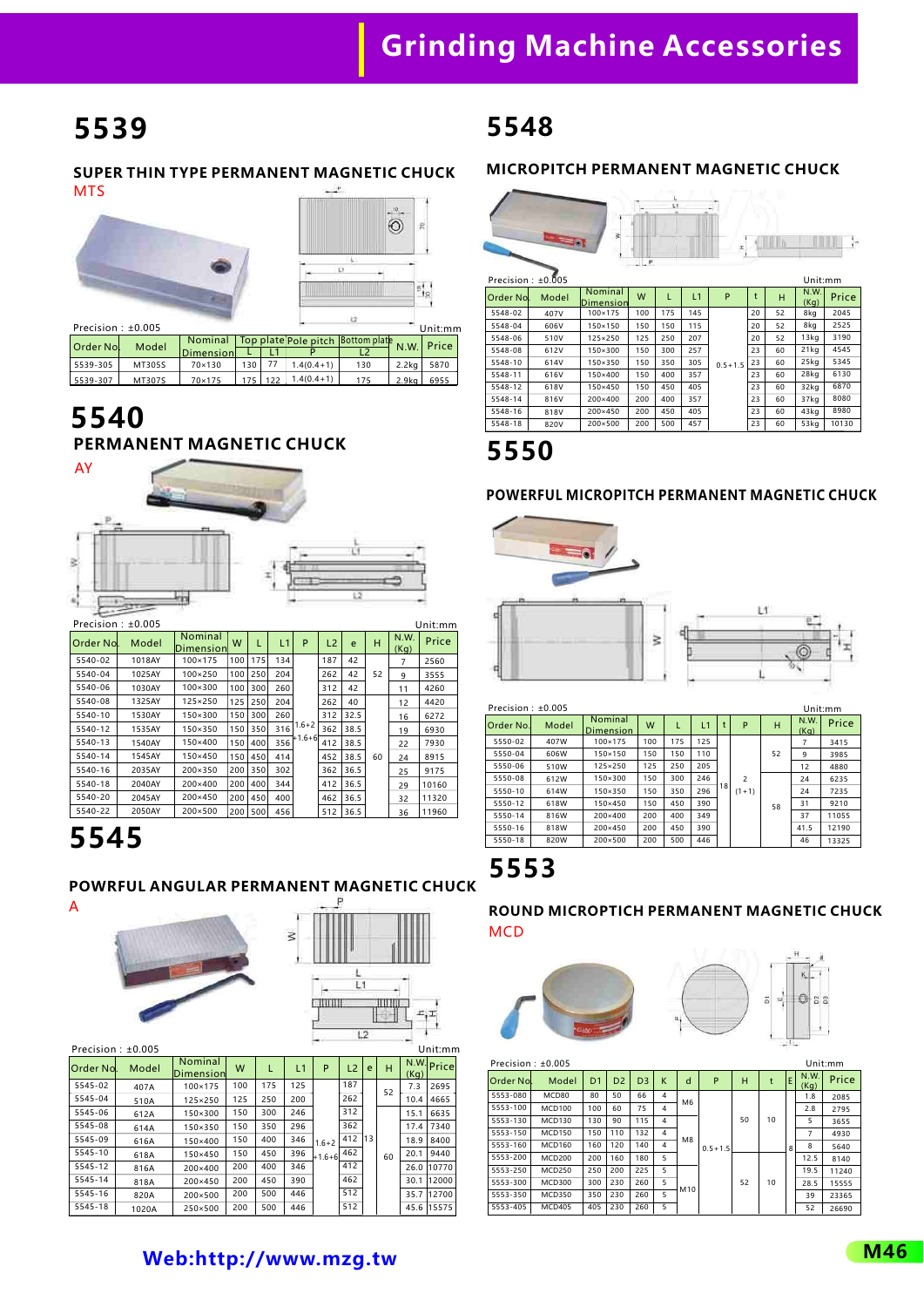## **5555**

#### **ROTARY PERMANENT MAGNETIC CHUCK**

|           | Precision: +0.005 |                                                  |   |             |                               |    |          |                 |               |            |                   |                    | Unit:mm             |       |
|-----------|-------------------|--------------------------------------------------|---|-------------|-------------------------------|----|----------|-----------------|---------------|------------|-------------------|--------------------|---------------------|-------|
| Order Nol | Model             | Nominal Chuck Dimension Pole Pitch<br>Dimensionl | W |             | L <sub>1</sub> H <sub>1</sub> |    | P        |                 | $L2$ w 1   11 | $\vert$ 12 | LengthRotary Base | $G$   h1   h2   H2 | Height N.W.<br>(Kg) | Price |
| 5555-07   | 407U              | 100×175                                          |   | 100 175 125 |                               |    |          | 283             |               |            |                   |                    | 17.5                | 6970  |
| 5555-10   | 510U              | 125×250                                          |   | 125 250 200 |                               |    |          | 368             |               |            |                   |                    | 24.5                | 7565  |
| 5555-12   | 612U              | 150×300                                          |   | 150 300 246 |                               | 78 | $4(1+3)$ | $418$ 100 50 25 |               |            | 16 103            | 50 145             | 27.2                | 9010  |
| 5555-14   | 614U              | 150×350                                          |   | 150 350 296 |                               |    |          | 468             |               |            |                   |                    | 30.4                | 11600 |
| 5555-16   | 618U              | 150×450                                          |   | 150 450 396 |                               |    |          | 568             |               |            |                   |                    | 35.4                | 15170 |

## **5560**

#### **ROTARY MICROPITCH PERMANENT MAGNETIC CHUCK**



#### 亩 L. 엎 Ŧ  $\tilde{z}$ E.  $\frac{1}{2}$ ÷y  $L2$

|         | Precision : $\pm 0.005$ |                                                    |         |         |               |     |                |   |                   |                             | Unit:mm           |                   |
|---------|-------------------------|----------------------------------------------------|---------|---------|---------------|-----|----------------|---|-------------------|-----------------------------|-------------------|-------------------|
|         |                         | Order No. Model Nominal Chuck Dimension Pole Pitch |         |         |               |     |                |   | LengthRotary Base |                             |                   | Height N.W. Price |
|         |                         | Dimension W                                        |         | L1   H1 | P             | L2  | $ w1 $ 11   12 | G |                   |                             | $ h1 h2 H2 $ (Kg) |                   |
| 5560-07 | 407UW                   | 100×175 100 175 125                                |         |         |               | 283 |                |   |                   |                             | 17.5              | 9265              |
| 5560-10 | 510UW                   | 125×250 125 250 200                                |         |         |               | 368 |                |   |                   |                             | 24.5              | 11475             |
| 5560-12 | 612UW                   | 150×300 150 300 246 78                             |         |         | $(0.5 + 1.5)$ |     |                |   |                   | 418 100 50 25 16 103 50 145 | 27.2              | 13895             |
| 5560-14 | 614UW                   | 150×350 150                                        | 350 296 |         |               | 468 |                |   |                   |                             | 30.4              | 15300             |
| 5560-16 | 618UW                   | 150×450 150 450 396                                |         |         |               | 568 |                |   |                   |                             | 35.4              | 18570             |

## **5610**

#### **TOOL MAKER VISE(STAINLESS STEEL)**



## **5625**

#### **TOOL MAKER VISE(STAINLESS STEEL)** VL20,30





|                                                       | N.W.                    |       |
|-------------------------------------------------------|-------------------------|-------|
| Order No.<br>Model<br>B<br>G                          | (Ka)                    | Price |
| <b>VL20</b><br>28<br>53<br>5625-20<br>25<br>50<br>140 | $0-75m/m$<br>1.8ka 3230 |       |
| 62<br>32<br>5625-30<br><b>VL30</b><br>72<br>30<br>180 | 0-100m/m 3.8kg 3830     |       |

## **5630**

#### **TOOL MAKER VISE(STAINLESS STEEL)**



### **5655 VSB TOOL MAKER VISE**





| Order No. | Model        | A   | B  |    | D  |    |    | G         | N.W.<br>(Kq)    | Price |
|-----------|--------------|-----|----|----|----|----|----|-----------|-----------------|-------|
| 5655-15   | <b>VSB15</b> | 105 | 36 | 48 | 20 | 28 | 20 | $0 - 45$  | 1kg             | 780   |
| 5655-20   | <b>VSB20</b> | 150 | 48 | 53 | 25 | 28 | 25 | $0 - 75$  | 2ka             | 960   |
| 5655-25   | <b>VSB25</b> | 176 | 63 | 59 | 30 | 29 | 30 |           | 0-95 3.3kg      | 1140  |
| 5655-30   | VSB30        | 190 | 73 | 68 | 35 | 33 | 35 |           | $0 - 105$ 4.3kg | 1495  |
| 5655-40   | VSB40        | 245 | 98 | 90 | 45 | 45 | 45 | $0 - 135$ | 10ka            | 2335  |

## **5660 SUPER PRECISION TOOL MAKER VISE**



Material: SKS3 Hardness: HRC58°~62° Cryogenic treatment: -185 C Parallel precision: within 100mm/0.002mm



|           | Vertical precision: within 100mm/0.003mm |     |     |    |    |           |                   | Unit:mm |
|-----------|------------------------------------------|-----|-----|----|----|-----------|-------------------|---------|
| Order No. | Model                                    | A   | B   |    | D  | E         | N.W.<br>(Kq)      | Price   |
| 5660-34   | <b>SV34</b>                              | 75  | 34  | 35 | 15 | $0 - 25$  | $0.38$ kg         | 1975    |
| 5660-45   | <b>SV45</b>                              | 110 | 45  | 45 | 20 | $0 - 50$  | 1.0 <sub>kq</sub> | 2770    |
| 5660-70   | <b>SV70</b>                              | 160 | 70  | 62 | 30 | $0 - 80$  | 3.3 <sub>kq</sub> | 3485    |
| 5660-90   | SV90                                     | 210 | 90  | 80 | 40 | $0 - 120$ | 6.7 <sub>kq</sub> | 5585    |
| 5660-92   | SV120                                    | 286 | 120 | 90 | 40 | $0 - 150$ | 16.8kg            | 11445   |

 $\epsilon$ 

## **5662**

#### **SUPER PRECISION TOOL MAKER VISE**





Material: SKS3 Hardness: HRC58°~62° Parallel precision: within 100mm/0.002mm Vertical precision: within 100mm/0.003mm



|           |       |     |    |    |    |    |    |           |              |    | Unit:mm          |       |
|-----------|-------|-----|----|----|----|----|----|-----------|--------------|----|------------------|-------|
| Order No. | Model | A   | B  |    | D  | E  |    | G         | н            |    | N.W.<br>(Ka)     | Price |
| 5662-20   | A20   | 140 | 48 | 55 | 30 | 25 | 25 |           | $0-75$ M16   | 30 | $2.7k$ a         | 2655  |
| 5662-25   | A25   | 160 | 63 | 69 | 39 | 30 | 30 |           | $0 - 85$ M16 | 30 | $4.6$ ka         | 3095  |
| 5662-30   | A30   | 180 | 73 | 78 | 43 | 35 | 35 |           | $0-95$ M24   | 40 | $6.4k$ a         | 3760  |
| 5662-40   | A40   | 230 | 98 | 92 | 47 | 45 | 45 | 0-120 M24 |              | 40 | 13 <sub>ka</sub> | 6650  |

## **5665**

Material: SKS3 Hardness: HRC58°~62° Cryogenic treatment: -185 C Parallel precision: within 100mm/0.002mm

#### **SUPER PRECISION TOOL MAKER VISE**







|              | Vertical precision: within 100mm/0.003mm |     |    |    |    |           | Unit:mm          |       |
|--------------|------------------------------------------|-----|----|----|----|-----------|------------------|-------|
| l Order No.l | Model                                    |     | B  |    | D  |           | N.W.<br>(Ka)     | Price |
| 5665-60      | AS60                                     | 90  | 60 | 50 | 25 | $0 - 35$  | $1.6k$ a         | 3200  |
| 5665-70      | AS70                                     | 160 | 70 | 62 | 30 | $0 - 80$  | $4.3$ ka         | 4190  |
| 5665-90      | AS90                                     | 210 | 90 | 80 | 40 | $0 - 120$ | 8.4 <sub>k</sub> | 9190  |